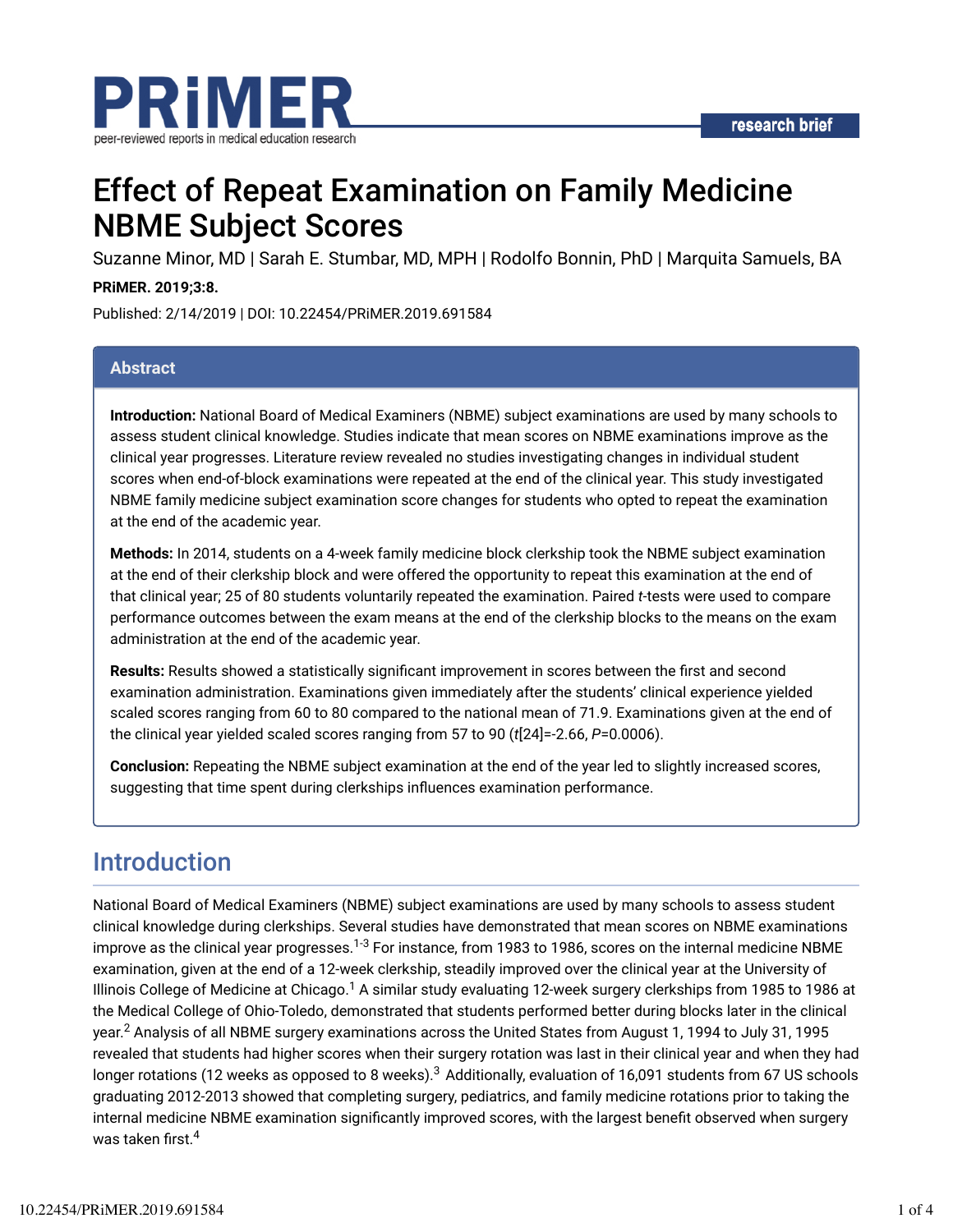Between 2011 (when Florida International University Herbert Wertheim College of Medicine's first class of students reached their clinical years) and 2014, our family medicine clerkship evolved from a longitudinal clerkship for 43 students, to a 6-week block for 43 students, then to a 4-week block for 80 students. There was concern that student NBME subject examination scores would decrease with the change from a 6-week to a 4-week block, which led to the decision to allow students to voluntarily repeat the NBME examination at the end of the clinical year. We hypothesized that individual student NBME scores would increase when students were allowed to repeat the examination, and that changes in NBME scores could potentially impact the students' clerkship summative grades.

## **Methods**

Students who had passed the NBME examination during their initial clerkship block were offered the opportunity to repeat the examination at the end of the clinical year, in March 2014. Between April 2013 and March 2014, 80 students completed the family medicine rotation and 25 students opted to repeat the NBME subject examination. Two students voluntarily repeated the entire clinical year; their scores were not included in this analysis. Individual student scores on the initial and second administration of the NBME Family Medicine Core subject exam were compared. The greater of the two scores was used in the calculation of the student's summative clerkship grade. Paired *t*-test analysis was conducted to compare performance differences between the two administrations of the NBME family medicine subject examination. The Florida International University Health Sciences Institutional Review Board granted the study exemption.

## **Results**

Between one and six students in all blocks chose to repeat the NBME examination. Half of the students who chose to repeat the examination completed the clerkship before the midpoint of the clinical academic year, and half took the course after the midpoint. Students scored a mean of 67.68 (with a range of 60 to 80, scaled scores) on the first examination, administered at the end of the rotation, compared to the national mean of 71.9. Students scored a mean of 72.52 (with a range of 57 to 90, scaled scores) on the second administration, given at the end of the clinical year (Table 1). Effect size between the two administrations was measured using Cohen *d*, which indicated a large effect size at 0.79. The paired *t*-test (Table 2) indicated a statistically significant difference in scores between the [rst and second examination administration (*t*[24]=-3.98, *P*=.0006.

Improved scores on the second administration of the NBME examination led to 11 students' overall final clerkship summative grades improving by one to four points on a 100-point scale.

## **Discussion**

These results affirm that time spent on clerkships may influence family medicine NBME examination performance; although results may also have improved on the second administration simply due to increased familiarity with the family medicine NBME examination structure and content. Ultimately, repeating the family medicine NMBE subject examination at the end of the year led to slight, but variable, improvement in scores. Any increase in NBME scores may have further significance, such as influencing final clerkship grades.

Half of the students choosing to repeat the examination completed the clerkship before the midpoint of the clinical academic year, while half took the course after the midpoint. This was unexpected, as we had anticipated that students from the [rst half of the year would be more likely to choose to repeat the examination as these students tend to struggle with it more, having experienced fewer rotations. There was an average increase of 7.4 points for the 18 students who showed an increase in scores from the first administration to the second administration. Two students had no change in scores. Scores for five students dropped from the first to the second administration, with an average decline of 2.4 points. It is unclear why this drop occurred; this may have been due to a lack of dedicated study time for the second administration of the exam.

This study has several important limitations. Students chose whether or not to repeat the NBME examination, which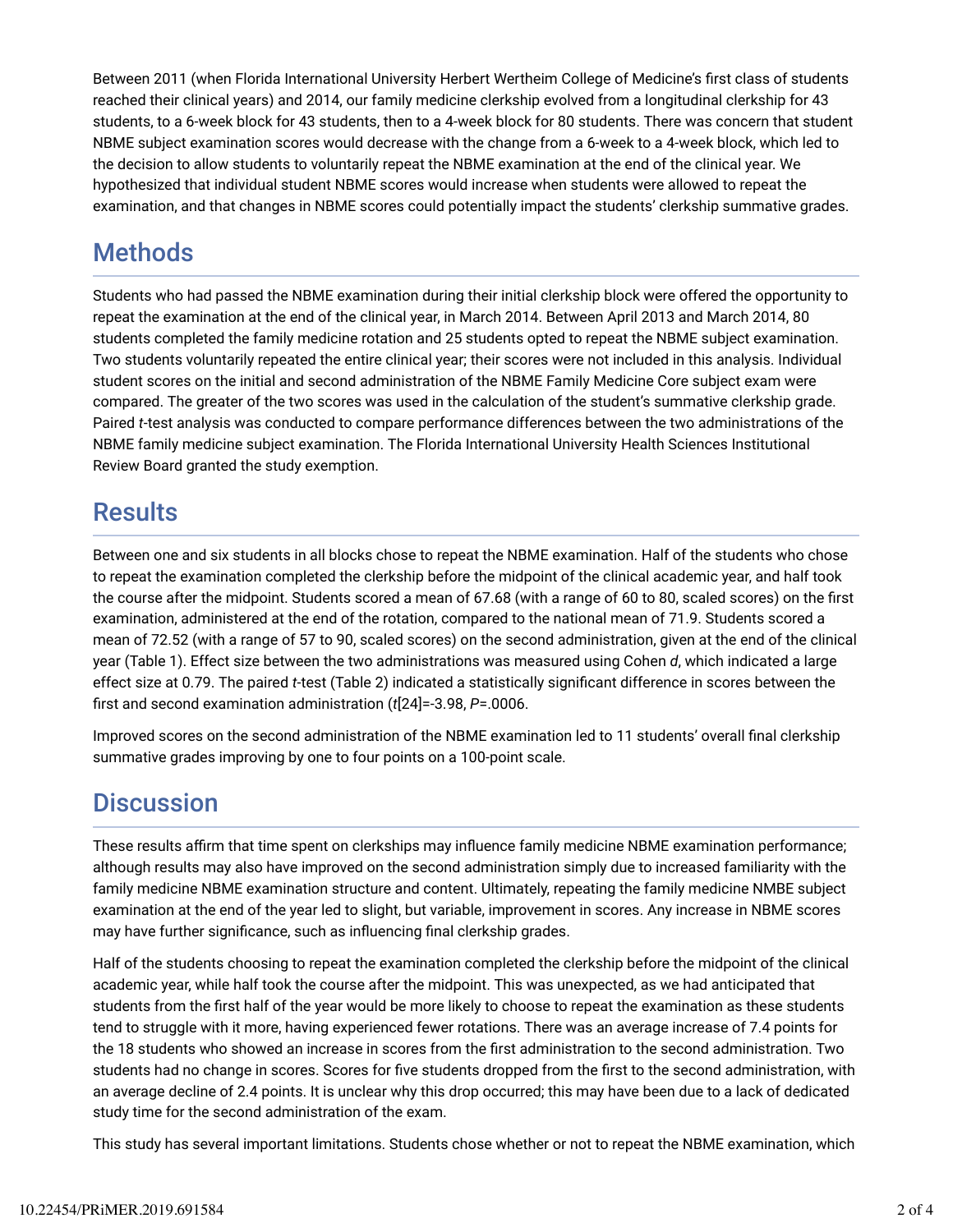may have introduced selection bias. High-achieving students and students planning family medicine careers may have been most likely to repeat the examination, and also most likely to show improvement. The study also has a small sample size. Further, we did not have demographic and specialty interest information about the study participants, and thus could not assess whether students repeating the examination were representative of the class as a whole.

Further considerations include cost and the length of the rotation. Budget approval had to be obtained in order to offer this option to students. Additionally, the option to repeat the NBME subject examination was offered to students due to concerns that 4 weeks was not sufficient time to study. For a 6- or 8-week block, repeating this examination may be less useful.

Future researchers may compare larger sample sizes of students completing the examination at the actual end-ofclerkship rotation by block or quarter to end-of-year examination performance. Additionally, future research may analyze the impact of repeating the exam at the end of the clinical year with a longer clerkship block and evaluate repeating NBME subject examinations in other non-family medicine clerkships.

In conclusion, repeating NBME subject examinations at the end of third year may allow students to show improvement in exam scores, and has the potential to impact students' overall summative clerkship grades; however, more research is needed to further elucidate this phenomenon.

## Tables and Figures

#### Table 1: Performance Differences Between the Two Administrations of the NBME Family Medicine Subject Examination

| <b>Family Medicine Core Subject</b><br>Exam Performance |    | <b>Mean</b> | <b>Standard</b><br><b>Deviation</b> | <b>Minimum</b><br><b>Score</b> | Maximum<br><b>Score</b> |
|---------------------------------------------------------|----|-------------|-------------------------------------|--------------------------------|-------------------------|
| First administration*                                   | 25 | 67.68       | 5.41                                | 60                             | 80                      |
| Second administration**                                 | 25 | 72.52       | 7.87                                | 57                             | 90                      |

\*On the last day of the clerkship rotation<br>\*\*At the end of the clinical year

### Table 2: Paired t-Test

| <b>Paired Differences: First Administration-Second Administration</b> |                 |                                              |        |              |         |           |         |      |  |
|-----------------------------------------------------------------------|-----------------|----------------------------------------------|--------|--------------|---------|-----------|---------|------|--|
| <b>Standard</b><br><b>Mean</b><br><b>Deviation</b>                    | <b>Standard</b> | 95% Confidence Interval<br>of the Difference |        | t Value      | DF      | $>$ $ t $ | Cohen d |      |  |
|                                                                       |                 | Error                                        | Lower  | <b>Upper</b> |         |           |         |      |  |
| $-484$                                                                | 6.0806          | 1.2161                                       | -7.349 | $-2.3301$    | $-3.98$ | 24        | 0.0006  | 0.79 |  |

### Acknowledgments

**Presentation:** Minor S, Stumbar S, Bonnin R, Samuels M. Do family medicine NBME shelf scores improve when students are allowed to repeat the NBME exam at the end of the academic year? Presentation at the 43rd Annual Society of Teachers of Family Medicine Conference on Medical Student Education, Anaheim, CA, February 11, 2017.

## Corresponding Author

#### Suzanne Minor, MD

Office of Medical Education, Florida International University Herbert Wertheim College of Medicine, 11200 SW 8th St,